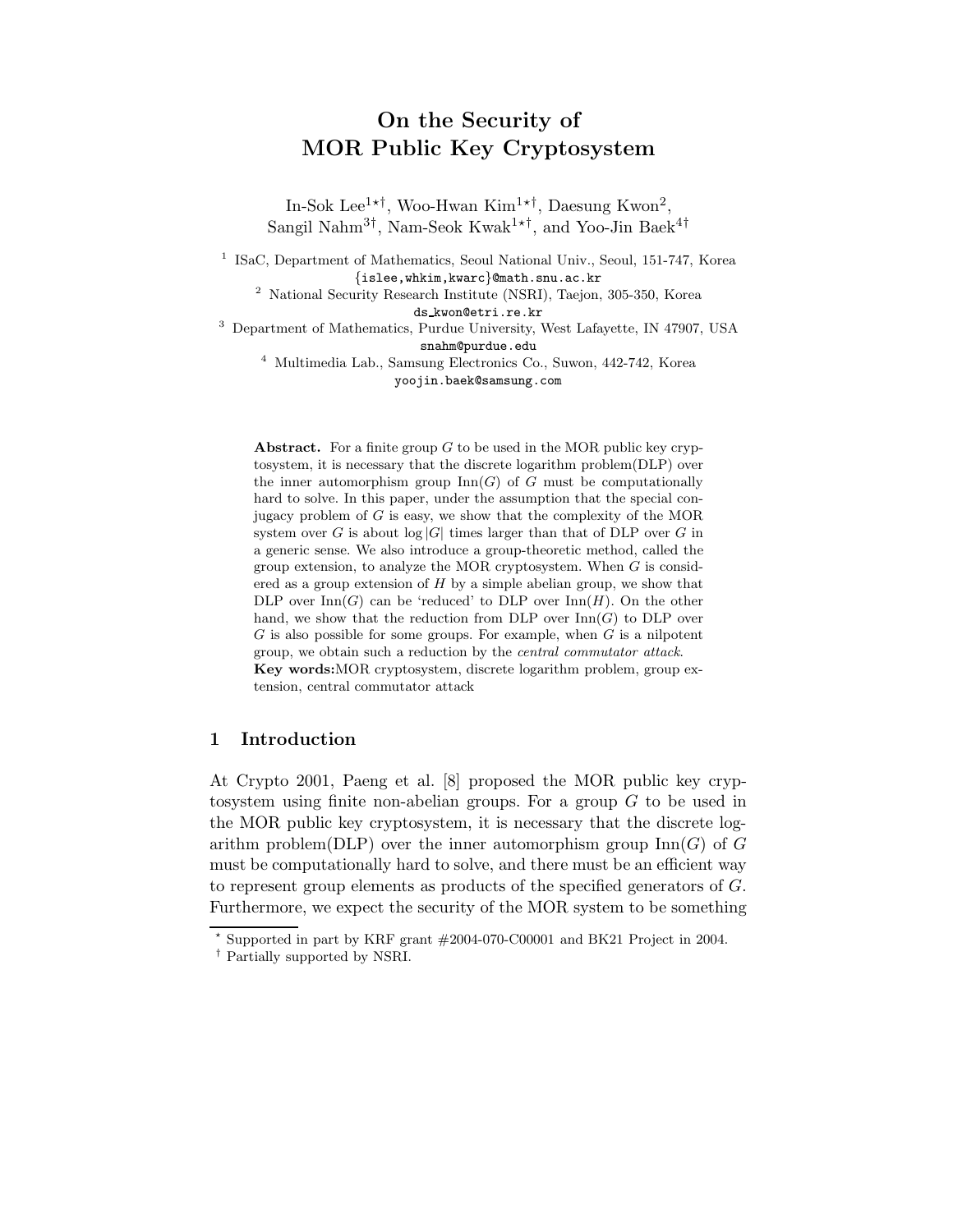'mor(e)' than that of DLP over  $G$ . Also it should be noted that the difficulty of DLP depends not only on the algebraic structure of the group, but also on how elements of the group are represented.

Despite of many cryptographic advantages(see [8]) of the MOR cryptosystem, the groups proposed so far have turned out to be unsatisfactory(see [7, 9, 14]).

In this paper, we are not trying to suggest new candidates for the groups  $G$  to be used in the MOR cryptosystem. We would rather intend to reveal the reasons why it is not easy to find good candidates for G. Thus, we hope that this paper helps searching for suitable groups for the MOR system.

First, in Section 2, we compute the complexity of finding the secret keys of MOR system in a generic sense. Under the assumption that the special conjugacy problem of  $G$  is easy, we show that the complexity of MOR system over G is about  $log |G|$  times larger than that of DLP over G in a generic sense. This result is somewhat unexpected, since our intuitive expectation for the generic complexity of MOR system is about  $|Z(G)|$ times larger than that of DLP over G.

Next, in Section 3, using the well-known theory of group extensions, we show that it is possible to 'reduce' the problem of finding the secret keys of MOR system over  $G$  to that of the MOR system over (smaller) subgroups  $H$  of  $G$ . Our method is a generalization of various attacks given in [7, 9, 14].

In Section 4, we intend to find a reduction algorithm, which reduces MOR system over G to DLP over G. (If this reduction were efficient enough, MOR system would have less advantage in security than other public key cryptosystem based on DLP over  $G$ .) We show that this reduction is possible for the groups which are nilpotent or 'nearly' nilpotent. We call our reduction the *central commutator attack* and we note that this attack is generic.

In this paper, we use the following standard notations: If  $N$  is a normal subgroup of G and  $q \in G$ , the order of q is denoted by |q| and the image of g in  $G/N$  is denoted by  $\overline{g}$ . We let  $\text{Inn}(g)$  be the inner automorphism of  $G$  induced by  $q$ , that is,

$$
\operatorname{Inn}(g)(x) = g^{-1}xg, \qquad (x \in G)
$$

and we let  $\text{Inn}(G) = {\text{Inn}(g) | g \in G}$  be the subgroup of inner automorphisms in Aut(G). We note that  $\text{Inn}(G) \approx G/Z(G)$ , where

 $Z(G) = \{z \in G \mid zq = qz \text{ for all } q \in G\}$ 

is the center of G.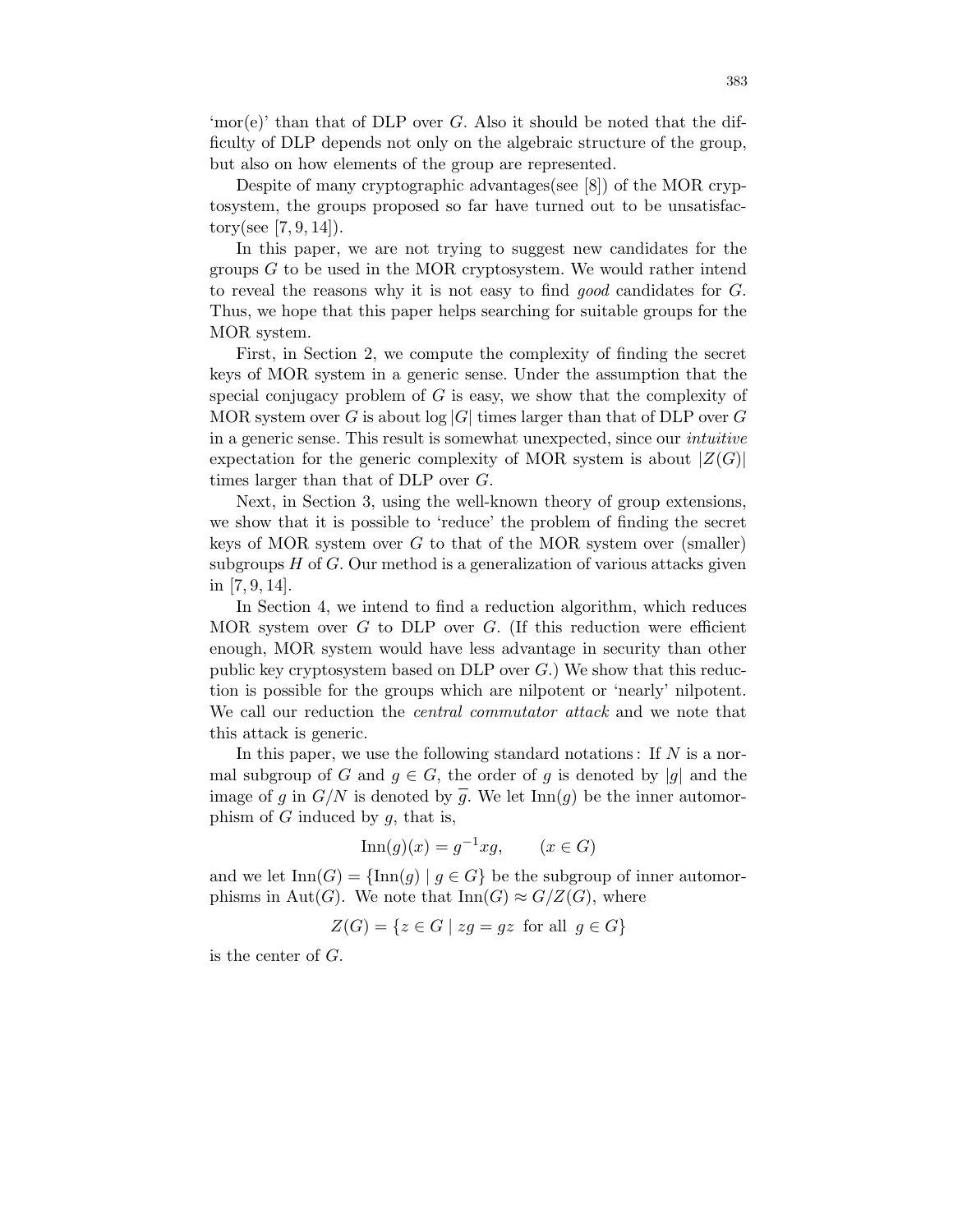### 2 MOR Cryptosystem

## 2.1 Description of MOR Cryptosystem

The MOR cryptosystem [8] is described as follows.

- $-$  Bob's Public key:  $(\text{Inn}(g), \text{Inn}(g^s))$
- Bob's Secret key: An integer  $s \pmod{\overline{g}}$ , where  $\overline{g} \in G/Z(G)$

It should be noted that for a fixed generating set  $\{\gamma_i \mid i \in I\}$  of G, a public key  $(\text{Inn}(g), \ \text{Inn}(g^s)) = (\varphi, \varphi^s)$  is described by the data  $\{\varphi(\gamma_i)\}$ and  $\{\varphi^s(\gamma_i)\}.$ 

## Encryption

- 1. Alice chooses a random integer r and computes  $(\text{Inn}(g^s))^r = \text{Inn}(g^{sr})$ .
- 2. Alice computes  $E = \text{Inn}(g^{sr})(M)$ .
- 3. Alice computes  $\mu = (\text{Inn}(g))^r = \text{Inn}(g^r)$ .
- 4. Alice sends  $(E, \mu)$  to Bob.

# Decryption

- 1. Bob computes  $\mu^{-s} = \text{Inn}(g^{-sr})$ .
- 2. Bob recovers  $M = \mu^{-s}(E)$ .

## 2.2 MOR Cryptosystem and Related Problems

For simplicity, let us write  $DLP(G)$  for DLP over G. Thus  $DLP(\text{Inn}(G))$ stands for DLP over the inner automorphism group  $\text{Inn}(G)$  of G.

The security of MOR system is related with the following problems:

– [Special Conjugacy Problem] : For a given  $\varphi \in \text{Inn}(G)$ , find  $h \in G$  such that  $\text{Inn}(h) = \varphi$ .

 $-[DLP(Inn(G))]$ : Given  $\varphi, \varphi^s \in Inn(G)$  for some  $s \in \mathbb{Z}$ , find  $s(mod |\varphi|)$ .

Throughout this paper, let us assume(agree(?)) that the special conjugacy problems over  $G$  are not hard to solve. (Otherwise, one can exploit the cryptosystem using the hardness of the special conjugacy problem over G.) Therefore, for given  $\text{Inn}(g)$ , we may find  $g' \in G$  satisfying  $\text{Inn}(g) = \text{Inn}(g')$ . It means that  $g' = gz$  for some  $z \in Z(G)$ . In this case,  $DLP(Inn(G))$  can be restated as follows:

Find an integer  $s \text{ (mod } |\overline{g}|)$  for given  $g, g^s z \in G$ , where  $z \in Z(G)$ ,

or

Find an integer  $s(\text{mod } |\overline{g}|)$  for given  $\overline{g}, \overline{g}^s \in G/Z(G)$ .

It means that  $DLP(\text{Inn}(G))$  is equivalent to  $DLP(G/Z(G))$ .

384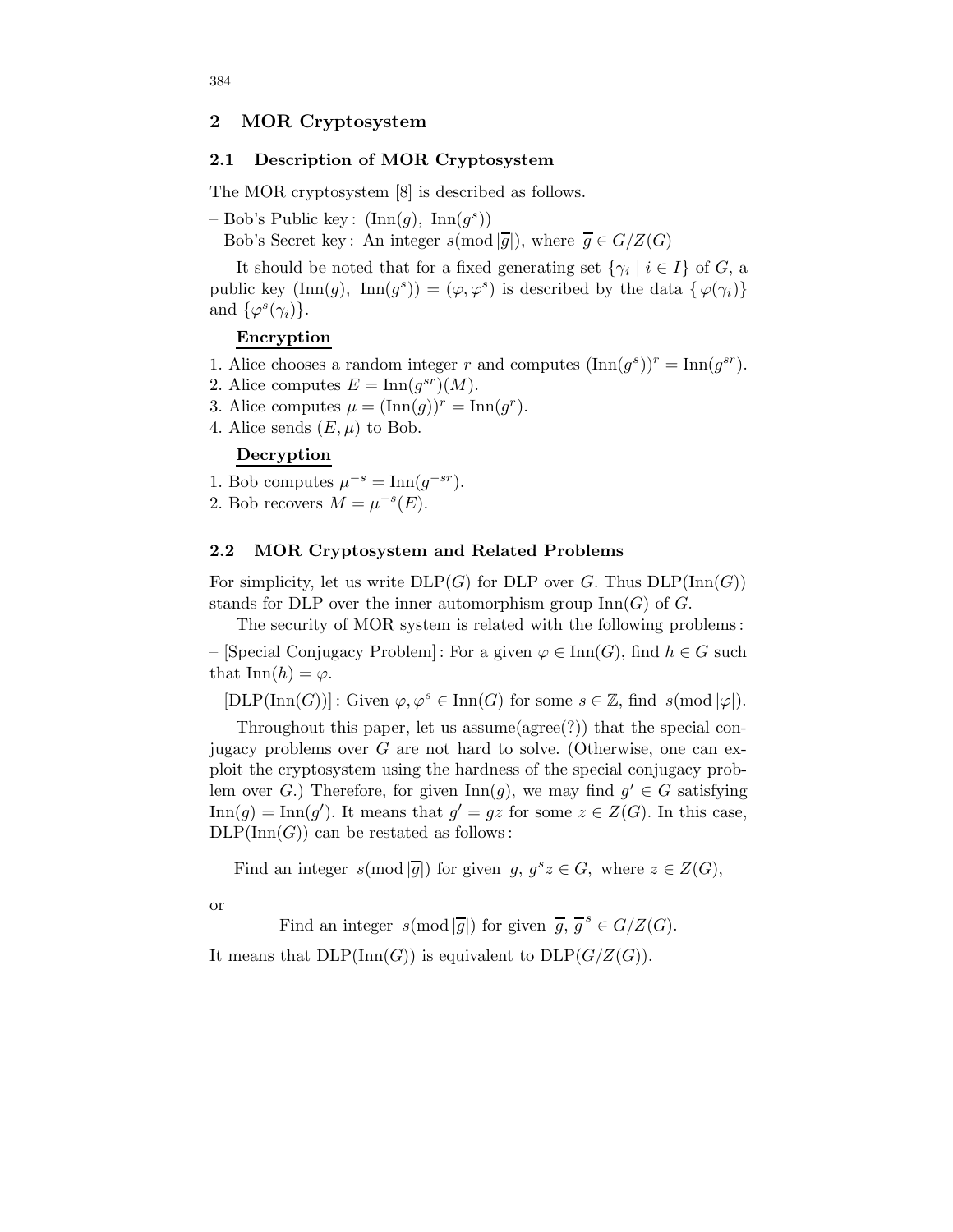In particular, if  $|Z(G)|$  is sufficiently large, there is little possibility that  $g^s z$  is contained in the cyclic subgroup  $\langle g \rangle$  for a randomly chosen  $z \in \mathbb{R}$  $Z(G)$ . Hence, existing algorithms for solving  $DLP(G)$  do not seem to be directly applied to  $DLP(\text{Inn}(G))$ . On the contrary, if  $|Z(G)|$  is too large, then  $\text{Inn}(G)$  becomes too small to be used for MOR system. Therefore, we conclude that the appropriate size of  $Z(G)$  is crucial in MOR system.

#### 2.3 Central Attack

The crucial role of  $Z(G)$  gives rise to the following *intrinsic* attack against MOR system.

Assume that  $|Z(G)| = m$  is known. For given g and  $g^s z$  for some  $s \in \mathbb{Z}$  and  $z \in Z(G)$ , we get  $h_1 = g^m$  and  $h_2 = (g^s z)^m = (g^m)^s$ . Now, solving  $\text{DLP}(\langle g^m \rangle)$  or  $\text{DLP}(G)$ , we get  $s(\text{mod } |g^m|)$ , which gives a partial information of the secret key s. Of course,  $g^m$  may be the identity of G in the extreme case(for example, see [8, p. 477]).

# 2.4 Complexity of Generic Algorithm on MOR System

Since middle of 90's, a lot of works [11, 4–6] have been done on generic algorithms for DLP and their lower bounds of complexity. Algorithms which do not exploit any particular property of representations of the group are called generic, and the baby-step giant-step algorithm is one of the generic algorithms for DLP. In generic algorithms for DLP, only group operations and equality tests are used.

Let  $\{\gamma_i \mid i \in I\}$  be a given generating set of G for MOR system, and a public key  $(\varphi, \varphi^s)$  be given by  $\{\varphi(\gamma_i)\}\$  and  $\{\varphi^s(\gamma_i)\}\$ . Assuming that the special conjugacy problem over  $G$  is not difficult as before, we get  $g$  and  $g^s z$  for some unknown  $z \in Z(G)$ .

Let  $Mul_G(\cdot, \cdot)$ ,  $Inv_G(\cdot)$  and  $Equ_G(\cdot, \cdot)$  denote the group operation (multiplication and inversion) oracles and the equality test oracle of  $G$ , respectively. Now, consider the factor group  $G/Z(G)$ . The generic operations of  $G/Z(G)$  can be *realized* using those of G as follows.

• Group operation oracle of  $G/Z(G)$ :

$$
Mul_{G/Z(G)}(g_1, g_2) = Mul_G(g_1, g_2),
$$
  
\n
$$
Inv_{G/Z(G)}(g) = Inv_G(g).
$$

• Equality test oracle of  $G/Z(G)$ :

$$
Equ_{G/Z(G)}(g_1, g_2) = \begin{cases} \text{True} & \text{ (if } g_1 g_2^{-1} \gamma_i = \gamma_i g_1 g_2^{-1} \text{ for all } i \in I), \\ \text{False} & \text{ (otherwise).} \end{cases}
$$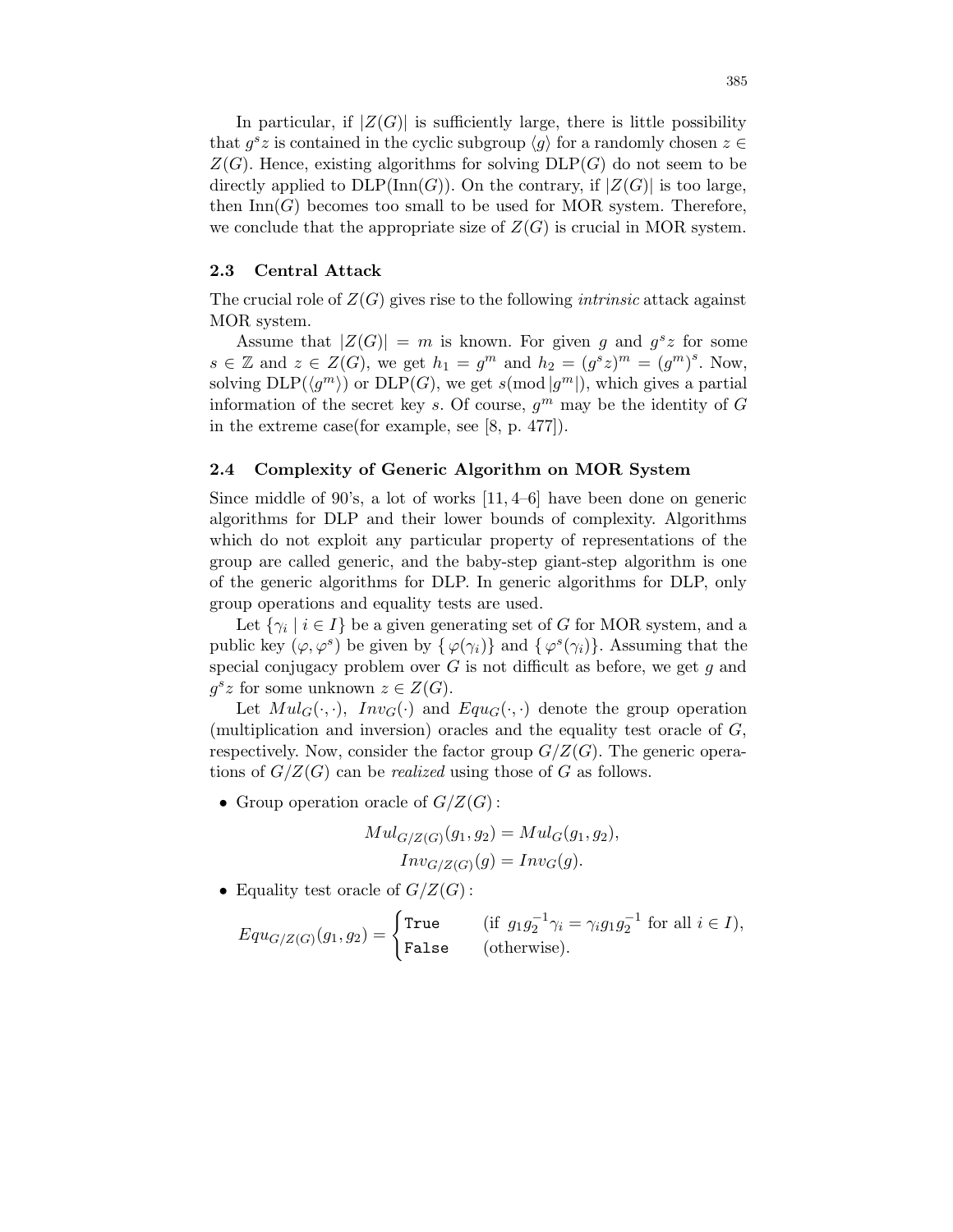One equality test in  $G/Z(G)$  requires at most  $(2|I|+1)$  calls of  $Mul_G$ , 1 call of  $Inv_G$  and |I| calls of  $Equ_G$ . Under the assumption that  $|I| =$  $O(\log |G|)$ , we have the following result as a direct application of the Pohlig-Hellman algorithm in [10].

**Theorem 1.** Let a public key of MOR system  $(\text{Inn}(g), \text{ Inn}(g^s))$  be given, and let  $|\overline{g}| = \prod_{i=1}^{k} p_i^{e_i}$ , where  $p_i$  are distinct primes. Under the assumption that  $|I| = O(\log |G|)$  and that the special conjugacy problem over G is easy, the secret key s can be computed by  $O(\sum e_i(\log |\overline{g}| + p_i) \log |G|)$ group operations and equality tests of group elements. If a memory space for storing  $\lceil \sqrt{p} \rceil$  group elements(where p is the largest prime factor of  $|\overline{g}|$ ) is available, the running time can be reduced to  $O(\sum e_i (\log |\overline{g}| +$  $\sqrt{p_i} \log p_i) \log |G|$ ).

Proof. By the above discussion, one equality test between two elements of  $G/Z(G)$  requires  $O(\log |G|)$  group operations and equality tests of elements of G. The second assertion follows directly from [10]. ements of  $G$ . The second assertion follows directly from [10].

Thus, in a generic sense, the complexity of computing the secret key of MOR system is about  $log |G|$  times larger than that of solving  $DLP(G)$ .

This result is somewhat unexpected, since our intuitive expectation for the generic complexity of MOR system is about  $|Z(G)|$  times larger than that of DLP over G. (If the equality test oracle of  $G/Z(G)$  were; "check if  $g_1 = g_2z$  for each  $z \in Z(G)$ ", then we would obtain the result matching our *intuition*. So, the point is that one equality test between two elements of  $G/Z(G)$  requires only  $O(\log |G|)$  group operations and equality tests of elements of  $G$ .)

# 3 Group Extensions and MOR Cryptosystem

Since it does not seem easy to find a good candidate for MOR cryptosystem from the list of well-known finite groups, we consider an inductive *argument* as follows. Suppose that the group  $G$  is good for MOR system, and suppose that  $G$  has the smallest order among good candidates. Then we think of  $G$  as a group extension of a maximal normal subgroup  $H$  of G, which is not suitable for MOR system by the hypothesis.

In this section, generalizing the various ideas of  $[7, 9, 14]$ , we show that it is possible to w-reduce(see the definition below)  $DLP(\text{Inn}(G))$  to  $DLP(\text{Inn}(H))$ , where H is a maximal normal subgroup of G.

**Definition 2** Given  $\varphi, \varphi^s \in \text{Inn}(G)$  with a secret key  $s(\text{mod }|\varphi|)$ , if we can compute  $\psi, \psi^s$  for some  $\psi \in \text{Inn}(H)$ , we say  $\text{DLP}(\text{Inn}(G))$  can be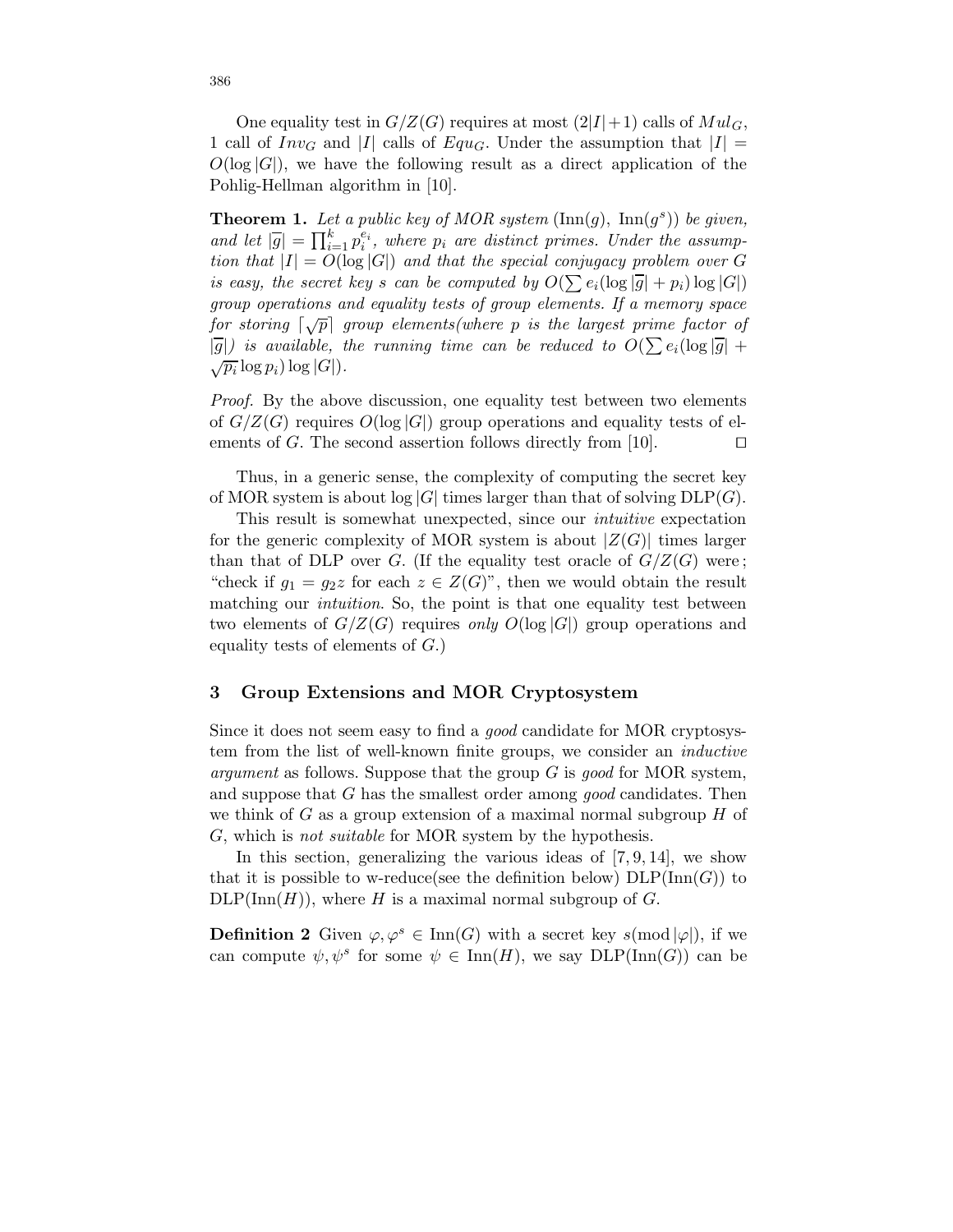w-reduced (weakly-reduced) to  $DLP(\mathrm{Inn}(H))$ . In this case, note that we can recover  $s(\text{mod }|\psi|)$ , provided  $DLP(\text{Inn}(H))$  is not hard to solve. (Of course,  $|\psi|$  may be 1 in the extreme case.)

Although the theory of group extension(see, for example, [2, § 15.1] or  $[13, § 2.7]$  is quite standard and well-known, we briefly sketch the proofs for some results of group extensions to prepare for our proof of Theorem 10.

#### 3.1 Group Extensions

**Definition 3** For given two groups H and F, if  $H \triangleleft G$  and  $G/H \cong F$ , then we call  $G$  a group extension of  $H$  by  $F$ .

**Theorem 4.** (See [2, 13].) If G is a group extension of H by F, there exist functions  $T : F \to \text{Aut}(H)$  and  $f : F \times F \to H$  satisfying the following conditions :

(1)  $T(\tau) \circ T(\sigma) = \text{Inn}(f(\sigma, \tau)) \circ T(\sigma \tau)$ , for  $\sigma, \tau \in F$ , (2)  $f(\sigma, \tau \rho) f(\tau, \rho) = f(\sigma \tau, \rho) T(\rho) (f(\sigma, \tau)),$  for  $\sigma, \tau, \rho \in F$ ,  $(3) f(1, 1) = 1.$ 

*Proof.* Let  $t : F \to G$  give rise to a bijection between F and a complete set of coset representatives of H in G such that  $t(1) = 1$  (t is called a transversal). Next, we define two functions  $T : F \to Aut(H)$  and f:  $F \times F \to H$  by

(a) 
$$
T(\sigma)(h) = t(\sigma)^{-1}h t(\sigma)
$$
, for  $\sigma \in F$ ,  $h \in H$ ,  
(b)  $f(\sigma, \tau) = t(\sigma \tau)^{-1} t(\sigma) t(\tau)$ , for  $\sigma, \tau \in F$ .

Then, T and f satisfy the conditions  $(1)$ – $(3)$ .

**Remark 5** If T and f satisfy the conditions  $(1)$ – $(3)$  of Theorem 4, then we call f a factor set belonging to T. If a factor set f is obtained from  $G$  as (a) and (b) in the proof of Theorem 4, then we call  $f$  a factor set associated with the extension G.

**Theorem 6.** (See [2, 13].) Let  $f : F \times F \to H$  be a factor set belonging to  $T : F \to \text{Aut}(H)$ . Then there exists a group G which is a group extension of  $H$  by  $F$  such that  $f$  is a factor set associated with  $G$ .

*Proof.* Put  $G = \{ t(\sigma) a \mid \sigma \in F, a \in H \}$  and define a binary operation  $*$ on  $G$  by

$$
[t(\sigma)a] * [t(\tau)b] = t(\sigma\tau) f(\sigma, \tau) T(\tau)(a) b, \qquad (\sigma, \tau \in F, a, b \in H).
$$

$$
\Box
$$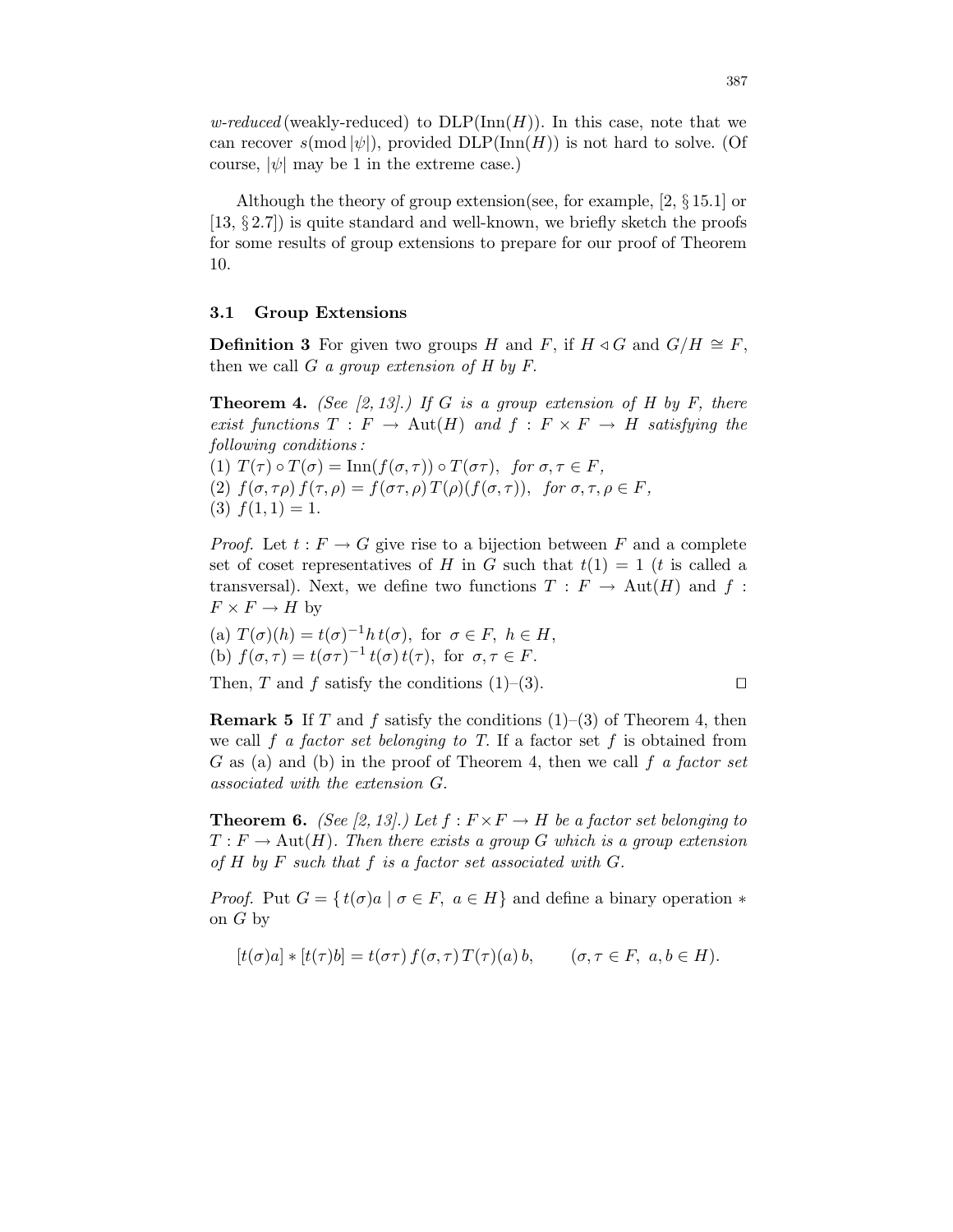Then, G becomes a group extension of H by F. Moreover,  $t(\sigma)$ 1 is actually a transversal and  $(T, f)$  satisfies the conditions (a) and (b) in the proof of Theorem 4.  $\Box$ 

**Corollary 7** (See [2, 13].) The group extension G is uniquely determined by T and f. In this case, we denote  $G = [H, F, T, f]$ .

We note that semi-direct products are group extensions with the trivial factor sets. In  $[7, 9]$ , it is shown that DLP over inner automorphism groups of semi-direct products can be reduced to DLP over inner automorphism groups of individual groups. For group extensions, a similar result can be derived.

**Theorem 8.** Assume the group extension data  $G = [H, F, T, f]$  is known. If F is non-abelian, then  $\text{DLP}(\text{Inn}(G))$  can be w-reduced to  $\text{DLP}(\text{Inn}(F))$ .

*Proof.* Let  $\varphi = \text{Inn}(g)$  and  $g = t(\sigma)a$ , where  $\sigma \in F$ ,  $a \in H$ . For any  $x = t(\tau)b \in G$ , we have

$$
\varphi(x) = \left[ (t(\sigma)a)^{-1} \right] * \left[ t(\tau)b \right] * \left[ t(\sigma)a \right]
$$
  
\n
$$
= \left[ t(\sigma^{-1})d \right] * \left[ t(\tau)b \right] * \left[ t(\sigma)a \right], \quad \text{(where } T(\sigma)(d) = f(\sigma^{-1}, \sigma)^{-1}a^{-1} \text{)}
$$
  
\n
$$
= \left[ t(\sigma^{-1}\tau) f(\sigma^{-1}, \tau) T(\tau)(d) b \right] * \left[ t(\sigma)a \right]
$$
  
\n
$$
= t(\sigma^{-1}\tau\sigma) f(\sigma^{-1}\tau, \sigma) \cdot T(\sigma) (f(\sigma^{-1}, \tau) T(\tau)(d) b) \cdot a.
$$

Similarly there exists  $A \in H$  such that  $\varphi^{s}(x) = t(\sigma^{-s} \tau \sigma^{s}) A$ . Let  $\Psi =$ Inn( $\sigma$ ). Then, the problem of finding s from given  $\varphi, \varphi^s \in \text{Inn}(G)$  can be w-reduced to that of finding s from  $\Psi, \Psi^s \in \text{Inn}(F)$ .

Theorem 8 implies that the smaller order  $\overline{\sigma} \in F/Z(F)$  has, the less information about s is exposed. Therefore, it is reasonable to take  $F$  to be abelian. The next theorem is useful when we investigate group extensions by finite cyclic groups.

**Theorem 9.** (See [2, § 15.3].) If G is a group extension of H by  $\mathbb{Z}_n$ , then G is uniquely determined by  $\chi \in \text{Aut}(H)$  and  $\alpha \in H$  satisfying the following conditions :

(1)  $\chi^n = \text{Inn}(\alpha) \in \text{Inn}(H)$ , (2)  $\chi(\alpha) = \alpha$ .

*Proof.* Write  $\mathbb{Z}_n = \{0, 1, \ldots, n-1\}$ . We choose a coset representative  $\overline{1}$ of 1, and define a transversal  $t : \mathbb{Z}_n \to G$  by  $t(i) = \overline{1}^i$  for  $0 \le i \le n-1$ . Then,  $\overline{1}^n = \alpha$  for some  $\alpha \in H$ . Therefore  $\chi := \text{Inn}(\overline{1})|_H \in \text{Aut}(H)$ . Then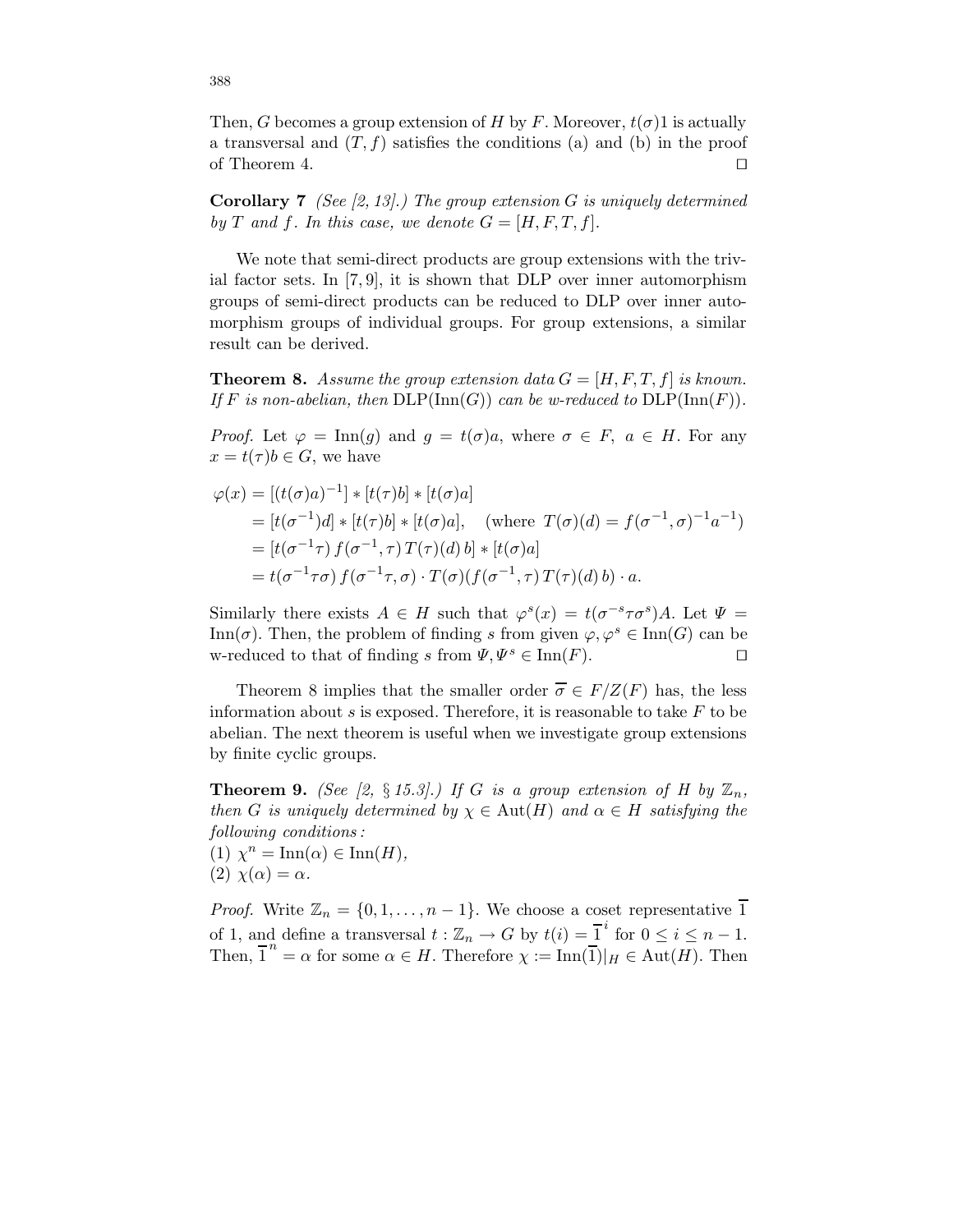$\chi$  and  $\alpha$  satisfy conditions (1) and (2). Conversely, if  $\chi$  and  $\alpha$  are given, we define  $T : \mathbb{Z}_n \to \text{Aut}(H)$  and  $f : \mathbb{Z}_n \times \mathbb{Z}_n \to H$  by

$$
T(i) = \chi^i, \qquad (0 \le i \le n-1)
$$

$$
f(i,j) = \begin{cases} 1 & \text{if } i+j < n, \\ \alpha & \text{if } i+j \ge n. \end{cases}
$$

Then T and f satisfy the conditions  $(1)$ – $(3)$  of Theorem 4.

#### 3.2 MOR System and Group Extensions

Let G be given by a group extension of H by F. The case, for which  $F$ is non-abelian, is not desirable since  $DLP(\text{Inn}(G))$  can be w-reduced to  $DLP(\text{Inn}(F))$  by Theorem 8.

Furthermore, since every finite group has a composition series, we may regard  $G$  as a group extended by finite simple groups for finitely many times. Therefore, in this section, we analyze the case when  $F = \mathbb{Z}_p$  for some prime p. Now we have the main result of the present section.

**Theorem 10.** If the group extension data  $G = [H, \mathbb{Z}_p, T, f]$  is known, then  $DLP(Inn(G))$  can be w-reduced to  $DLP(Inn(H))$ .

*Proof.* Let  $G = [H, \mathbb{Z}_p, T, f]$ . Then, by Theorem 9, there exist  $\chi \in \text{Aut}(H)$ and  $\alpha \in H$  satisfying the following conditions:

$$
T(i) = \chi^i, \qquad (0 \le i < p),
$$
\n
$$
f(i,j) = \begin{cases} 1 & \text{if } i+j < p, \\ \alpha & \text{if } i+j \ge p, \end{cases}
$$
\n
$$
\chi^p = \text{Inn}(\alpha) \in \text{Inn}(H).
$$

Now, we compute  $Z(G)$ . If  $t(i)a \in Z(G)$ , then for all  $j \in \mathbb{Z}_p$  and  $b \in H$ , we have

$$
[t(i)a] * [t(j)b] = [t(j)b] * [t(i)a].
$$

Therefore,

$$
t(i + j) f(i, j) \chi^{j}(a) b = t(j + i) f(j, i) \chi^{i}(b) a
$$

and hence this implies  $\chi^j(a) = a$  and  $b = a^{-1} \chi^i(b) a$ . Note that this is equivalent to  $\chi(a) = a$  and  $\chi^i = \text{Inn}(a^{-1})$ . Hence we conclude that

$$
Z(G) = \{ t(i)a \mid \chi(a) = a, \ \chi^i = \text{Inn}(a^{-1}) \}.
$$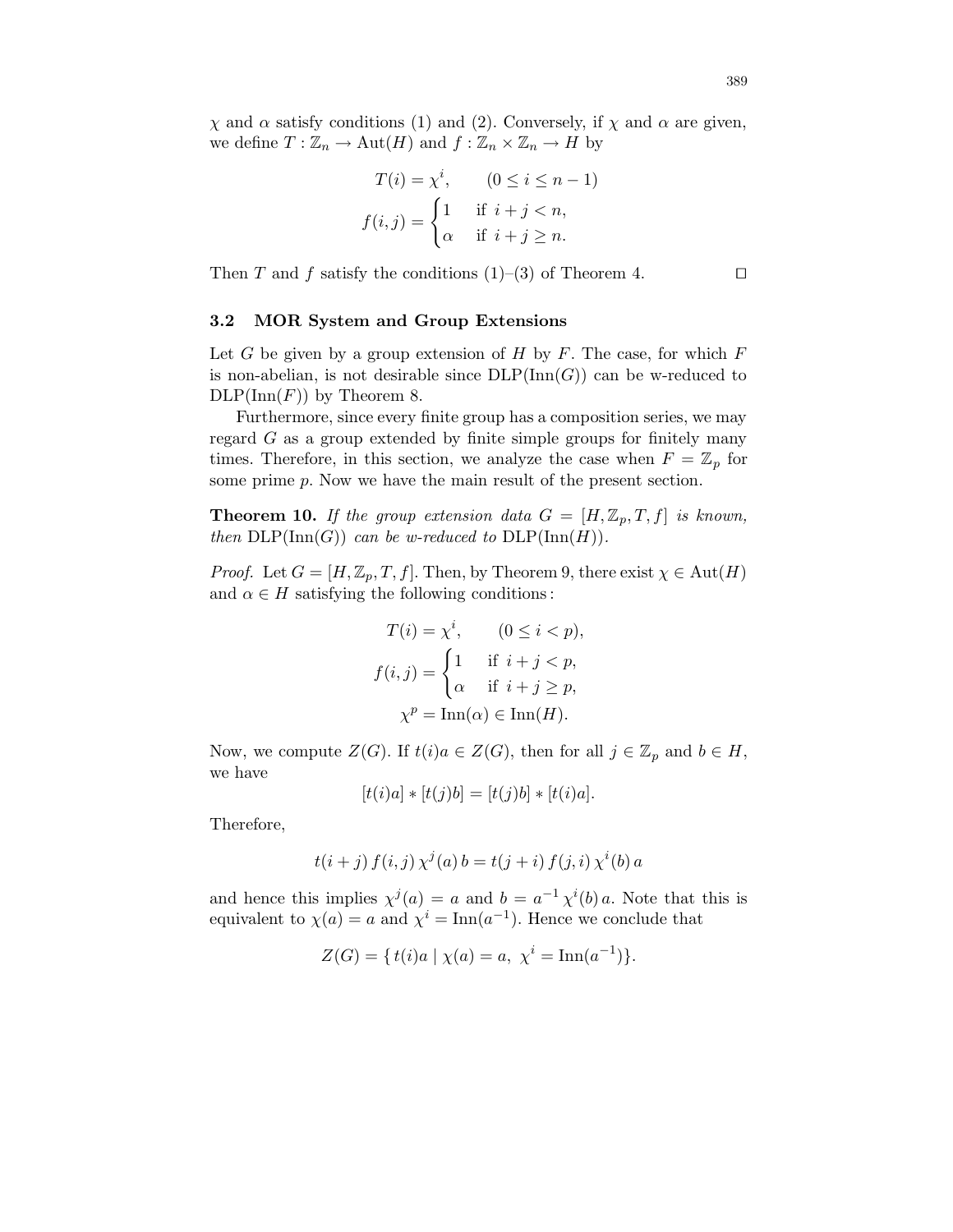Since  $\chi^p = \text{Inn}(\alpha) \in \text{Inn}(H)$  and p is prime, we note that the order of  $\overline{\chi}$ in  $Out(H) = Aut(H)/Inn(H)$  is 1 or p.

# Case 1.  $|\overline{\chi}| = 1$ .

We prove this case by showing that there is a *computable* isomorphism between  $G/Z(G)$  and  $H/Z(H)$ . If  $|\overline{\chi}| = 1$ , then  $\chi = \text{Inn}(h)$  for some  $h \in H$ . Since  $\chi^i = \text{Inn}(h^i) = \text{Inn}(a^{-1})$ , there exists  $z_i \in Z(H)$  such that  $h^i = a^{-1}z_i$  (i.e.,  $h^i a \in Z(H)$ ). Then h commutes with a and thus  $\chi(a) = \text{Inn}(h)(a) = a$ . Therefore,

$$
Z(G) = \{ t(i)a \mid h^i a \in Z(H) \}
$$

and we have

$$
|Z(G)| \ge |Z(H)|.
$$

Next, we find an isomorphism between  $G/Z(G)$  and  $H/Z(H)$ . Since  $\chi^p =$  $\text{Inn}(h^p) = \text{Inn}(\alpha)$ , we have  $\alpha = h^p z$  for some  $z \in Z(H)$ . We define  $\Psi: G \to H/Z(H)$  by

$$
\Psi(t(i)a) = \overline{h^i a}, \qquad (a \in H, \ i \in \mathbb{Z}_p).
$$

Then we can show the followings.

1.  $\Psi$  is a group homomorphism:

$$
\Psi([t(i)a] * [t(j)b]) = \Psi(t(i+j) f(i,j) \chi^j(a) b)
$$
\n
$$
= \begin{cases}\n\frac{\overline{h^{i+j}} \chi^j(a) b}{\overline{h^{i+j-p}} \overline{h^p} \chi^j(a) b} = \overline{h^{i+j} \overline{h^{j}b}} = \overline{h^{i}a} \overline{h^{j}b}, & \text{if } i+j < p \\
\overline{h^{i+j-p}} \overline{h^p} \chi^j(a) b = \overline{h^{i}a} \overline{h^{j}b} = \overline{h^{i}a} \overline{h^{j}b}, & \text{if } i+j \geq p \\
= \Psi(t(i)a) \Psi(t(j)b).\n\end{cases}
$$

2.  $\Psi$  is surjective: For  $\overline{g} \in H/Z(H)$ , where  $g \in H$ , we have

$$
\Psi(t(i)h^{-i}g) = \overline{h^ih^{-i}g} = \overline{g}.
$$

3. Ker  $\Psi = Z(G)$ :  $t(i)a \in \text{Ker } \Psi \iff h^i a \in Z(H) \iff t(i)a \in Z(G)$ . Hence, by the first isomorphism theorem, we have

$$
\overline{\Psi}: G/Z(G) \xrightarrow{\approx} H/Z(H).
$$

Note that  $\overline{\Psi}$  is *computable* since h can be derived from  $\chi = \text{Inn}(h)$ .

Case 2.  $|\overline{\chi}| = p$ .

If  $|\overline{\chi}| = p$ , *i* should be 0 in order that the equation  $\chi^{i} = \text{Inn}(a^{-1})$  holds. Moreover, since  $\chi^0(b) = b = aba^{-1}$  for all  $b \in H$ , a must be contained in  $Z(H)$ . Therefore, we have

$$
Z(G) = \{ t(0)a \mid \chi(a) = a, \ a \in Z(H) \} \le Z(H).
$$

390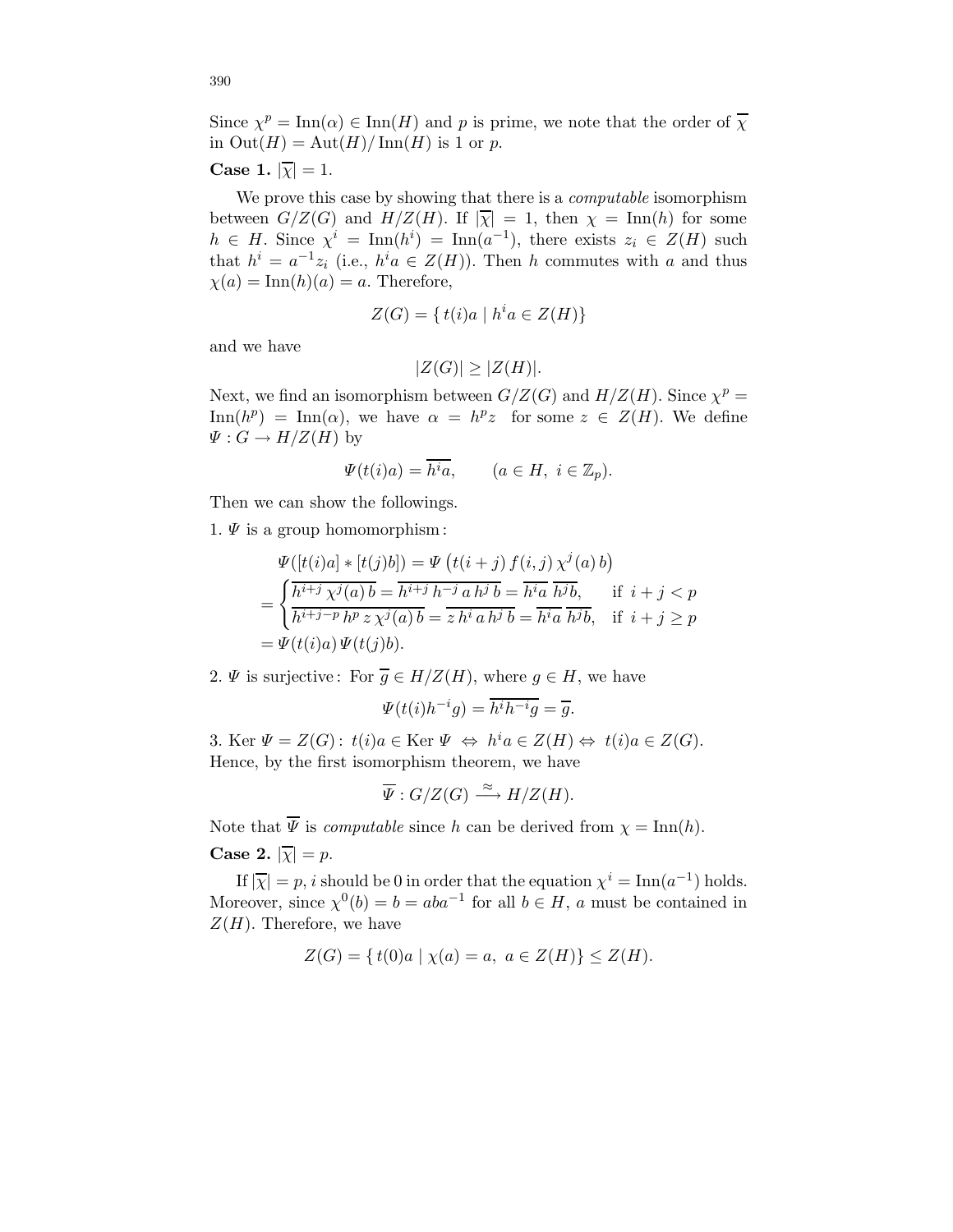For given  $\text{Inn}(t(i)a)$  and  $\text{Inn}((t(i)a)^s)$ , under the assumption that the special conjugacy problem of G is easy, we can find  $t(j)c$  and  $t(l)d$  such that  $\text{Inn}(t(i)a) = \text{Inn}(t(j)c)$  and  $\text{Inn}((t(i)a)^s) = \text{Inn}(t(l)d)$ . Then we must have  $i \equiv j \pmod{p}$  and  $c = az$  for some  $z \in Z(H)$  with  $\chi(z) = z$ . Similarly, we get  $is \equiv l \pmod{p}$ . Consequently, we obtain  $s \equiv r' \pmod{p}$ and thus we may put  $s = pr + r'$  for some integer r. Since

$$
(t(i)a)^p = [t(i)a] * [t(i)a] * \cdots * [t(i)a]
$$
  
\n
$$
= [t(i)a] * [t(i)a] * \cdots * [t(i)a] * [t(2i) f(i,i) T(i)(a) a]
$$
  
\n
$$
= [t(i)a] * \cdots * [t(i)a] * [t(3i) f(i, 2i) T(2i)(a) f(i,i) T(i)(a) a]
$$
  
\n
$$
= t(0) \prod_{j=0}^{p-1} f(i, ij) T(ij)(a)
$$
  
\n
$$
= t(0) \Phi,
$$

where  $\Phi =$ p−1<br>∏  $j=0$  $f(i,ij) T(ij)(a)$ , we have

$$
\operatorname{Inn}((t(i)a)^p) = \operatorname{Inn}(t(0)\Phi)
$$

and

Inn
$$
((t(i)a)^s) \circ \text{Inn}\left((t(i)a)^{-r'}\right) = \text{Inn}\left((t(i)a)^{pr}\right) = \text{Inn}\left((t(0)\Phi^r)\right).
$$

We may consider  $\text{Inn}(t(0) \Phi)|_H$  and  $\text{Inn}(t(0) \Phi^r)|_H$  as elements of  $\text{Inn}(H)$ , and we conclude that  $DLP(\text{Inn}(G))$  is w-reduced to  $DLP(\text{Inn}(H))$ .  $\Box$ 

**Example 11** Let  $\Lambda$  be the graph automorphism of order 2 of  $SL_n(q)$  (see [12, § 10]). The group extension  $G = [\mathrm{SL}_n(q), \mathbb{Z}_2, \Lambda, 1]$  belongs to Case 2. In this case, the order of  $Z(G)$  is the same as that of  $SL_n(q)$ .

Example 12 A metacyclic group(for example, see [3, p. 99]) is a semidirect product and belongs to Case 2. In this case, the order of the center of the group decreases.

In Case 1, since we can find a computable isomorphism

$$
\overline{\Psi}: G/Z(G) \xrightarrow{\approx} H/Z(H),
$$

we see that  $DLP(\mathrm{Inn}(G))$  can be *completely* reduced to  $DLP(\mathrm{Inn}(H))$  in this case.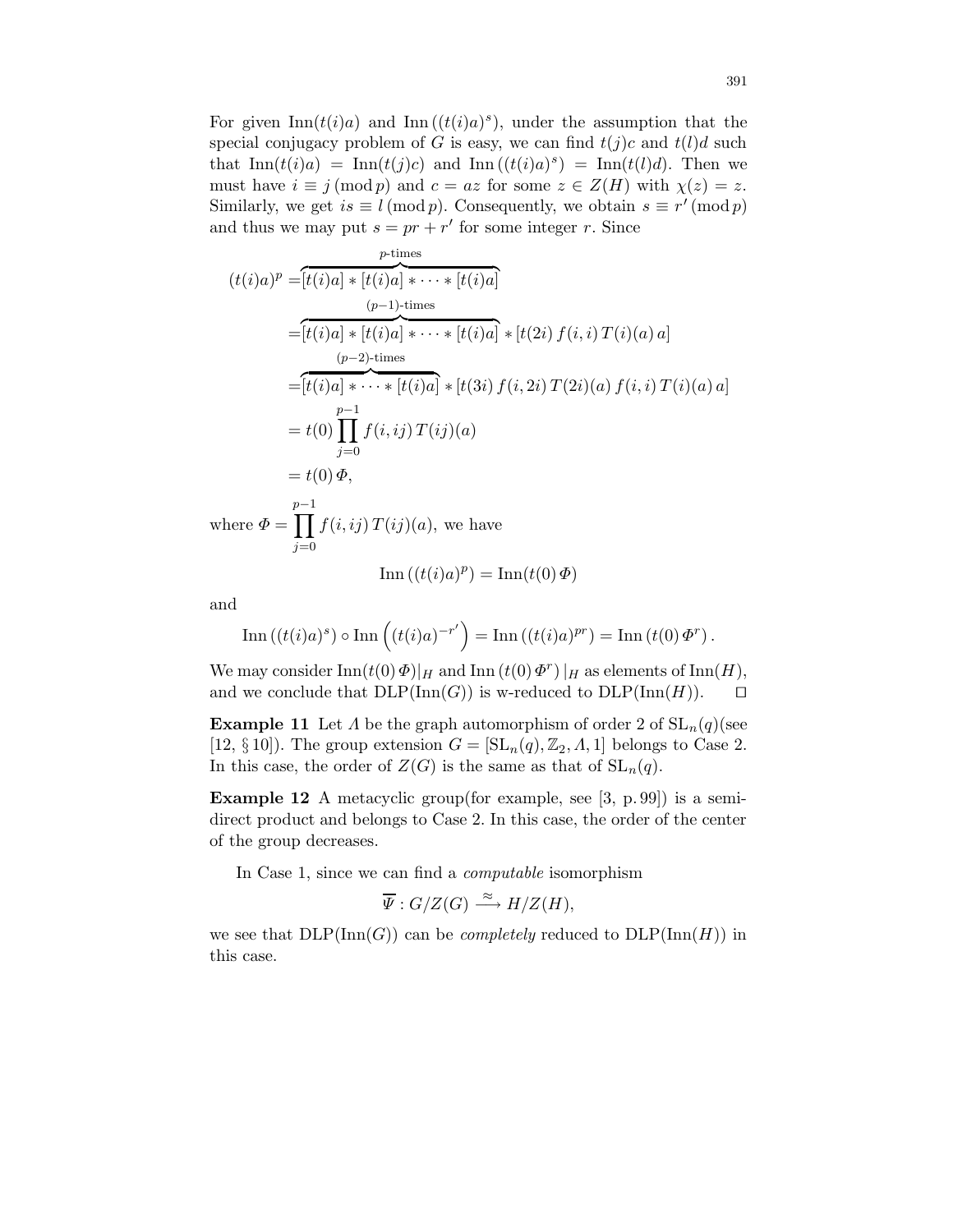**Example 13** (See [8].) Let  $G = SL_2(p) \times_{\theta} \mathbb{Z}_p$ , where

$$
\theta = \mathop{\mathrm{Inn}}\nolimits \circ \theta_1 : \mathbb{Z}_p \to \mathrm{Aut}(\mathrm{SL}_2(p)),
$$

and  $\theta_1$  is an isomorphism from  $Z_p$  to  $\langle \alpha \rangle$ ,  $\alpha \in SL_2(p)$ . Then

$$
Z(G) = \{ t(i)a \mid h^i a = \pm I, \ a \in SL_2(p) \}.
$$

Note that  $|Z(G)| > |Z(H)|$  and hence this example belongs to Case 1. Therefore, we have

$$
G/Z(G) \cong SL_2(p)/Z(SL_2(p)) \cong PSL_2(p).
$$

Remark 14 Moreover, all semi-direct products using inner automorphisms are of Case 1. This is the reason why the authors of [7, 9] search for outer automorphisms.

Remark 15 As in [8, 9], even when the message space is restricted to  $\{t(0)h \mid h \in H\}$ , a similar reduction is possible and we omit the proof.

**Remark 16** Since we can only w-reduce  $DLP(\text{Inn}(G))$  to  $DLP(\text{Inn}(H)),$ we may not succeed in recovering full information about the secret keys. However, we note that there are many choices of maximal normal subgroups  $H$  in  $G$ . Thus, we may conclude that the group extension data  $G = [H, \mathbb{Z}_p, T, f]$  should not be easily obtained in order to have a secure MOR system. This should be kept in mind when we search for suitable groups for MOR system.

## 4 Central Commutator Attack

As we have mentioned in Section 2,  $DLP(Inn(G))$ , which is the underlying problem of MOR system, depends a lot on the center  $Z(G)$  of G. We are thus naturally led to consider the lower central series of G. Especially, we are interested in the nilpotent groups of which the length of lower central series are finite.

In this section, we show that there is a reduction algorithm for MOR system on a nilpotent group.

#### 4.1 Central Commutator Attack

As before, for  $g \in G$ , we assume a public key  $(\text{Inn}(g), \text{ Inn}(g^s)) = (\varphi, \varphi^s)$ is given.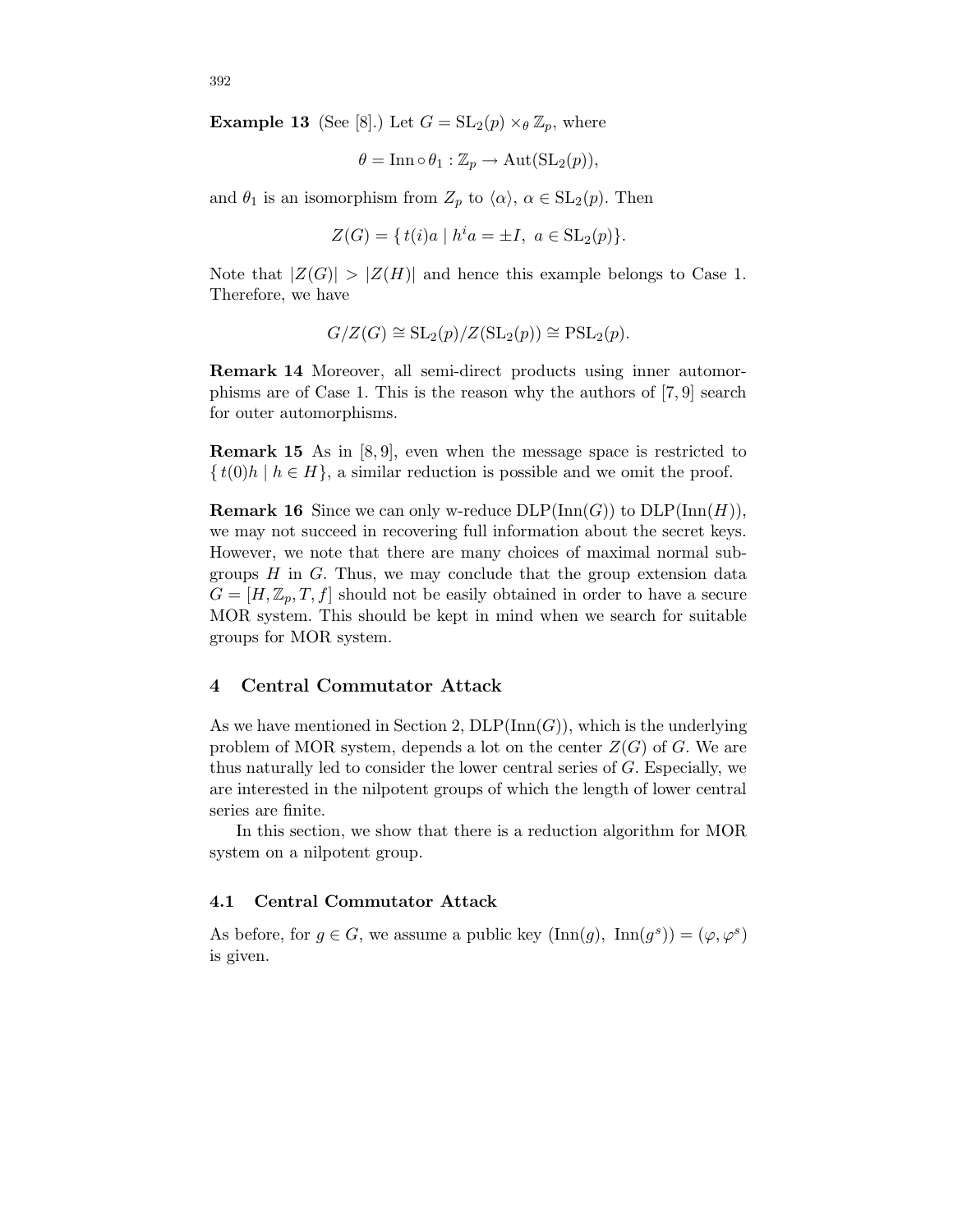**Lemma 17** Suppose we can find  $h, z \in G$  such that  $z = \varphi(h^{-1})h$  $g^{-1}h^{-1}gh \neq 1$  and  $\varphi(z^{-1})z = g^{-1}z^{-1}gz = 1$ , then  $z^s$  can be computed from  $\varphi^s$ .

Proof. Observe the following computation :

$$
\varphi^s(h^{-1})h = g^{-s}h^{-1}g^sh = g^{-s}(h^{-1}gh)^s = g^{-s}(gz)^s = z^s. \quad \Box
$$

Thus, if we can find such h and z and can solve  $DLP(\langle z \rangle)$  from z and  $z^s$ , we get  $s \pmod{|z|}$ . To find such h and z, assume G is nilpotent and consider the lower central series of  $G$ ;

$$
G = G^0 > G^1 > \dots > G^{k-1} > G^k = \langle 1 \rangle,
$$

where  $G^i = [G, G^{i-1}]$ . We have  $k \geq 2$  because we are assuming G is non-abelian. Since  $G^{k-2} \nleq Z(G)$  and  $G^{k-1} \leq Z(G)$ , there exists  $h \in$  $G^{k-2}\backslash Z(G)$ . Letting  $z = g^{-1}h^{-1}gh \in G^{k-1}$ , z is contained in  $G^{k-1} \leq$  $Z(G)$  and thus z commutes with g. This technique is called the *central commutator attack*, since z and  $z^s \in Z(G)$  are central commutators.

However, when  $z$  is the identity of  $G$ , we do not get any information about s, and the condition  $z \neq 1$  is not guaranteed here. The next algorithm settles this problem and it can be applied to any nilpotent group.

**Lemma 18** Let G be a nilpotent group of nilpotency  $(k-1)$  with  $k \geq 2$ . Then the Algorithm-1 below outputs z and  $z^s$  with  $z \neq 1$  (and n in the Algorithm-1 satisfies  $n \leq k$ ).

| Algorithm-1 |                                                                                                                            |
|-------------|----------------------------------------------------------------------------------------------------------------------------|
| Input:      | $\varphi = \text{Inn}(g)$ and $\varphi^s = \text{Inn}(g^s)$ such that $\varphi \neq 1$ .                                   |
| Step 1:     | Define $\sigma(x) := \varphi(x^{-1})x = q^{-1}x^{-1}qx$ and<br>choose $x_0$ such that $\sigma(x_0) \neq 1$ .               |
| Step $2:$   | For $m \in \mathbb{N}$ , define $x_m := \sigma(x_{m-1})$ and<br>let <i>n</i> be the smallest integer such that $x_n = 1$ . |
| Step 3:     | Put $h = x_{n-2}$ , $z = x_{n-1}$ and compute $z^s = \varphi^s(h^{-1})h$ .                                                 |
| Output:     | z and $z^s$ with $z \neq 1$ .                                                                                              |

*Proof.* For Inn(g) to be used for an encryption, there should exist  $x_0$ which is not trivially encrypted, i.e.,  $\varphi(x_0) \neq x_0$  and  $g^{-1}x_0 g x_0^{-1} \neq 1$ . Since G is a nilpotent group of nilpotency  $(k-1)$ , we have the following lower central series of  $G$ ;

$$
G = G^0 > G^1 > \cdots > G^{k-1} > G^k = \langle 1 \rangle,
$$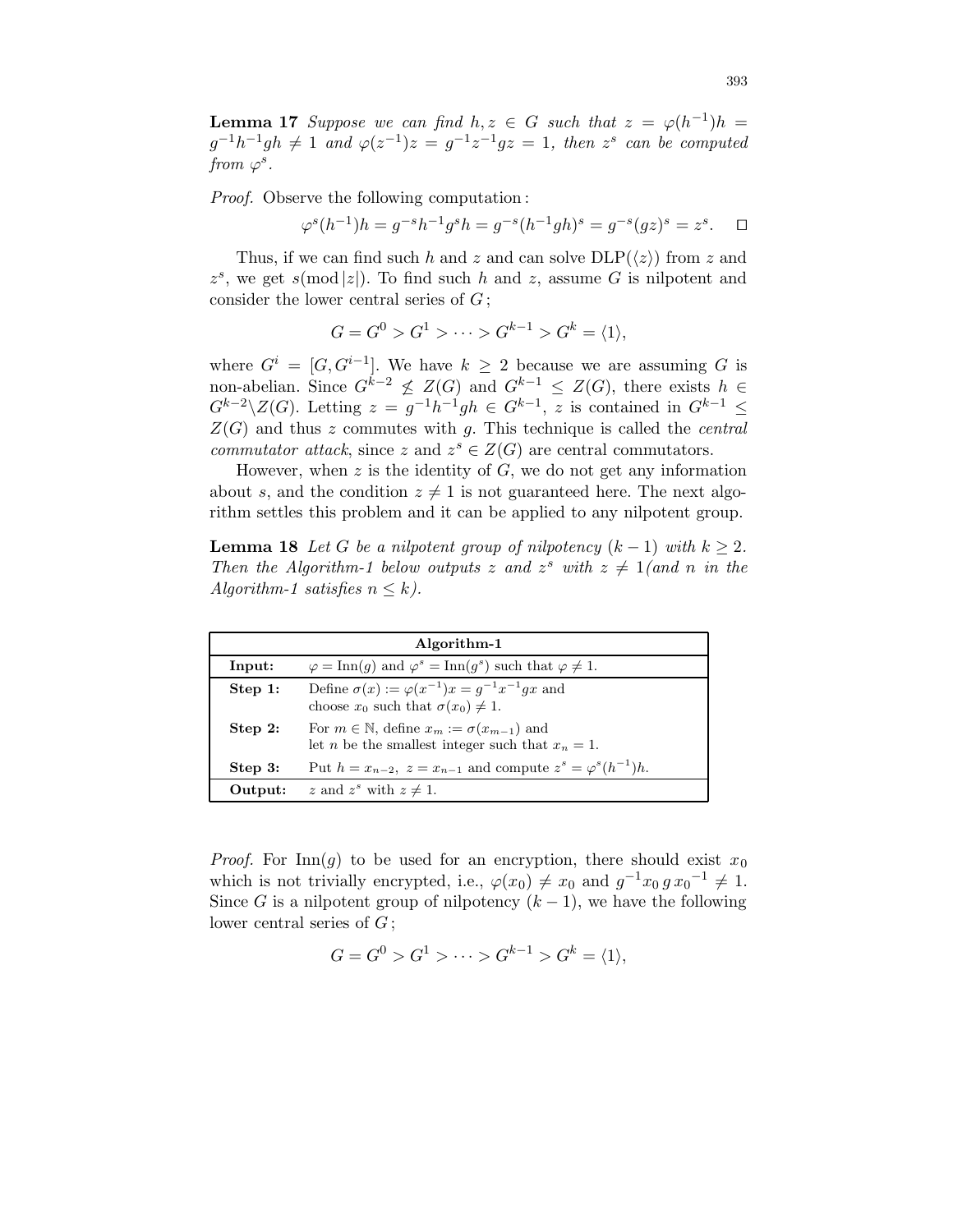where  $G^i = [G, G^{i-1}]$ . Define  $\sigma$  and  $x_m$  as in the Algorithm-1. We note that  $x_m \in G^m$  for  $m = 1, ..., k$  and thus  $x_k = 1$ . Therefore we see that  $n \leq k$ . Since *n* is the smallest integer such that  $x_n = 1$ , we have  $z = x_{n-1} \neq 1$ . Now, if we put  $h = x_{n-2}$ , then h and z satisfy the conditions of Lemma 17 and thus we get  $\varphi^{s}(h^{-1})h = z^{s}$ . □ conditions of Lemma 17 and thus we get  $\varphi^{s}(h^{-1})h = z^{s}$ . The contract of  $\Box$ 

Thus by solving  $DLP(\langle z \rangle)$ , one can compute some partial information of the secret, i.e.,  $s \pmod{|z|}$ . Moreover, we will show that one can recover s completely, if DLP over prime order subgroups of G are easy.

Let  $m = |\overline{g}| = \prod_{i=1}^{k} p_i^{e_i}$  be the order of  $\overline{g}$  in  $G/Z(G)$ , where  $p_i$  are distinct primes. Then the following algorithm is nothing but an application of the Pohlig-Hellman algorithm [10] to MOR system.

- Step A: For a fixed *i*, compute  $s(\text{mod } p_i^j)$  $i_j$ ) for  $j = 1, \ldots, e_i$ , inductively.
- Step B: Compute  $s(\text{mod } p_i^{e_i})$  for each  $i = 1, ..., k$ .
- Step C: Using the Chinese remainder theorem, compute  $s \pmod{m}$ .

We note that only the Step A is essential here: Fix a prime factor  $p$ of  $m$ , and let  $e$  be the exponent of  $p$  in  $m$ . Let

$$
s(\text{mod } p^e) = \sum_{j=0}^{e-1} s_j p^j, \qquad (0 \le s_j \le p-1).
$$

First, compute

$$
\psi := (\text{Inn}(g))^{m/p} = \text{Inn}(g^{m/p})
$$

and

$$
\psi_0 := (\text{Inn}(g^s))^{m/p} = \text{Inn}(g^{m/p})^s = \text{Inn}(g^{m/p})^{s_0} = \psi^{s_0}.
$$

Since  $g^{m/p}$  is not contained in  $Z(G)$ , we have  $\psi(\gamma_i^{-1})\gamma_i \neq 1$  for some *i*, where  $\{\gamma_i \mid i \in I\}$  is a given generating set of G. Applying the Algorithm-1 to  $\psi$  and  $\psi_0$ , we get h, z and  $z^{s_0}$  such that

$$
z = (g^{-m/p})h^{-1}(g^{m/p})h
$$
 and  $(g^{-m/p})z^{-1}(g^{m/p})z = 1.$ 

Observe that  $|z| = p$ . Solving DLP( $\langle z \rangle$ ), we obtain  $s_0$ . Now, assume that we have obtained  $s_0, \ldots, s_{\ell-1}$  for some  $\ell < e$ . Next, we compute

$$
\psi_{\ell} := (\text{Inn}(g^s) \circ \text{Inn}(g)^{-\sum_{j=0}^{\ell-1} s_j p^j})^{m/p^{\ell+1}}
$$
  
= 
$$
(\text{Inn}(g^{s-\sum_{j=0}^{\ell-1} s_j p^j}))^{m/p^{\ell+1}}
$$
  
= 
$$
\text{Inn}(g^{m/p})^{s_{\ell}}.
$$

Again applying the Algorithm-1 to  $\psi$  and  $\psi_{\ell}$ , and solving DLP( $\langle z \rangle$ ), we obtain  $s_{\ell}$ . By induction we can compute  $s(\text{mod } p^e)$ . In summary, we have the following result.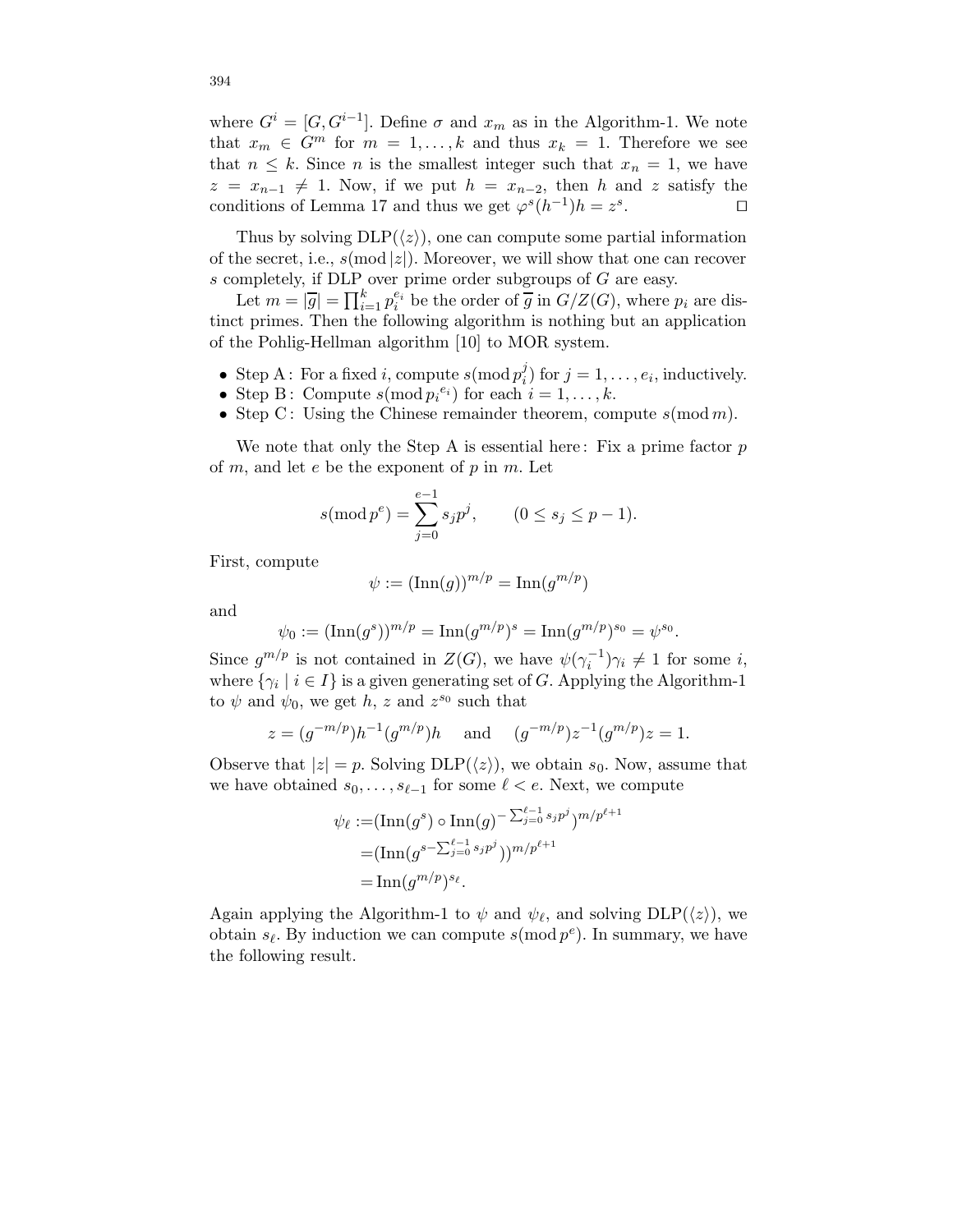**Theorem 19.** Let G be a finite nilpotent group. For given  $\text{Inn}(q)$  and  $\text{Inn}(g^s)$ , by solving DLP over prime order subgroups of G, one can recover  $s(mod|\overline{q}|)$  completely. In other words, DLP(Inn(G)) can be completely reduced to DLP over prime order subgroups of G.

We mention here that the central commutator attack is generic in the sense that the algorithm does not use particular property of representations of the group but uses only group operations and equality tests of group elements.

Even when  $G$  is not nilpotent, the Algorithm-1 can be applied. First, observe the following.

**Lemma 20** For  $x \in G$  define  $\tau_x : G \to G$  by

$$
\tau_x(y) = x^{-1}y^{-1}xy, \qquad (y \in G).
$$

Then  $G/Z(G)$  has nontrivial center if and only if there exists  $x \in G\backslash Z(G)$ such that  $\tau_x(G) \subseteq Z(G)$ .

Proof. Elementary(see, for example, [1, p. 70]).

When the center of  $G/Z(G)$  is non-trivial, there exists  $x \in G$  such that  $[x, G] \subseteq Z(G)$ . Thus, given  $\varphi = \text{Inn}(g)$ , we have  $\tau_x(g) = x^{-1} \varphi(x) \in Z(G)$ and  $\varphi(x^{-1}) x \in Z(G)$ . Now we see that Algorithm-1 works. Therefore, we might say that Algorithm-1 is valid if  $G$  is 'nearly' nilpotent.

When the center of  $G/Z(G)$  is trivial, G has the trivial upper central series and perhaps is secure against the central commutator attack. But we expect this kind of groups would be 'similar' to simple groups or semisimple linear groups which are usually not suitable for MOR system.

# 5 Conclusion

The security of the MOR cryptosystem using a group  $G$  is based on the hardness of  $DLP(Inn(G))$  and is related with the size of  $Z(G)$ . In a generic sense, the complexity of  $DLP(\mathrm{Inn}(G))$  is about log |G| times larger than that of  $DLP(G)$ , since Pohlig-Hellman or the baby-step giant-step algorithm can be applied to MOR system, provided the special conjugacy problem of  $G$  is easy.

Since every finite group  $G$  has a composition series, we may regard  $G$ as a group extended by finite simple groups for finitely many times. This leads us to analyze a group extension G of H by  $\mathbb{Z}_p$  for some prime p, and it is shown that  $DLP(\text{Inn}(G))$  can be w-reduced to  $DLP(\text{Inn}(H))$ .